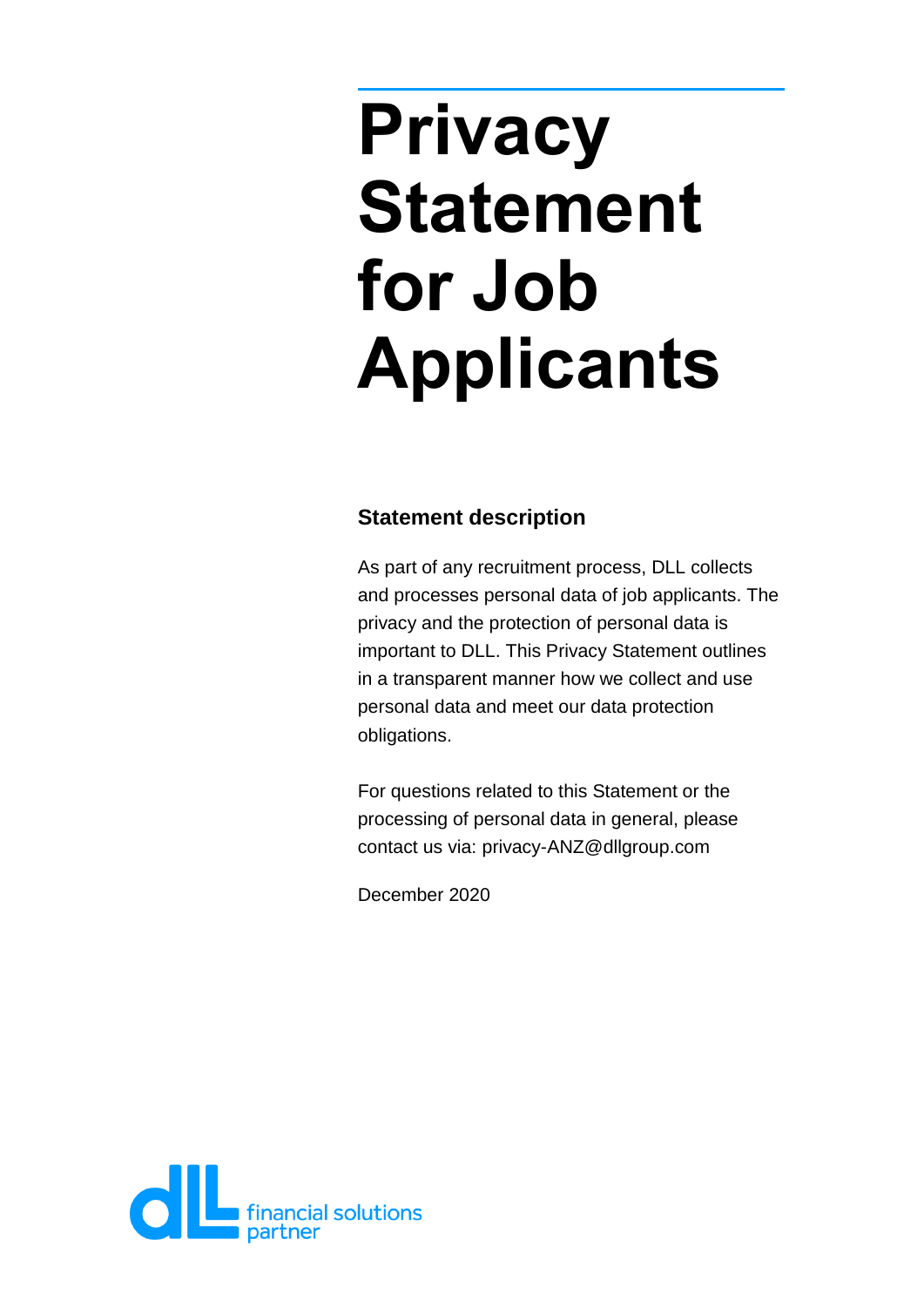**De Lage Landen Pty Limited Privacy Statement for Job Applicants**

Page 2/10

## **Table of contents**

| 1              | When does this Privacy Statement apply?                                       | 3  |
|----------------|-------------------------------------------------------------------------------|----|
| $\mathbf{2}$   | Who is responsible for the processing of your personal data?                  | 3  |
| 3              | What personal data do we process?                                             | 3  |
| 4              | Do we also process special categories of personal data?                       | 4  |
| 5              | How do we collect your personal data?                                         | 4  |
| 6              | For which purposes and on what legal basis do we process your personal data?  | 5  |
| $\overline{7}$ | How do we handle and secure your personal data?                               | 8  |
| 8              | Do we transfer your personal data to other parties and/or to other countries? | 8  |
| 9              | How long do we store your personal data?                                      | 9  |
| 10             | Which rights can you exercise?                                                | 9  |
| 11             | How to contact us in case of a request, question or complaint?                | 10 |
| $12 \,$        | Will we update this Privacy Statement?                                        | 10 |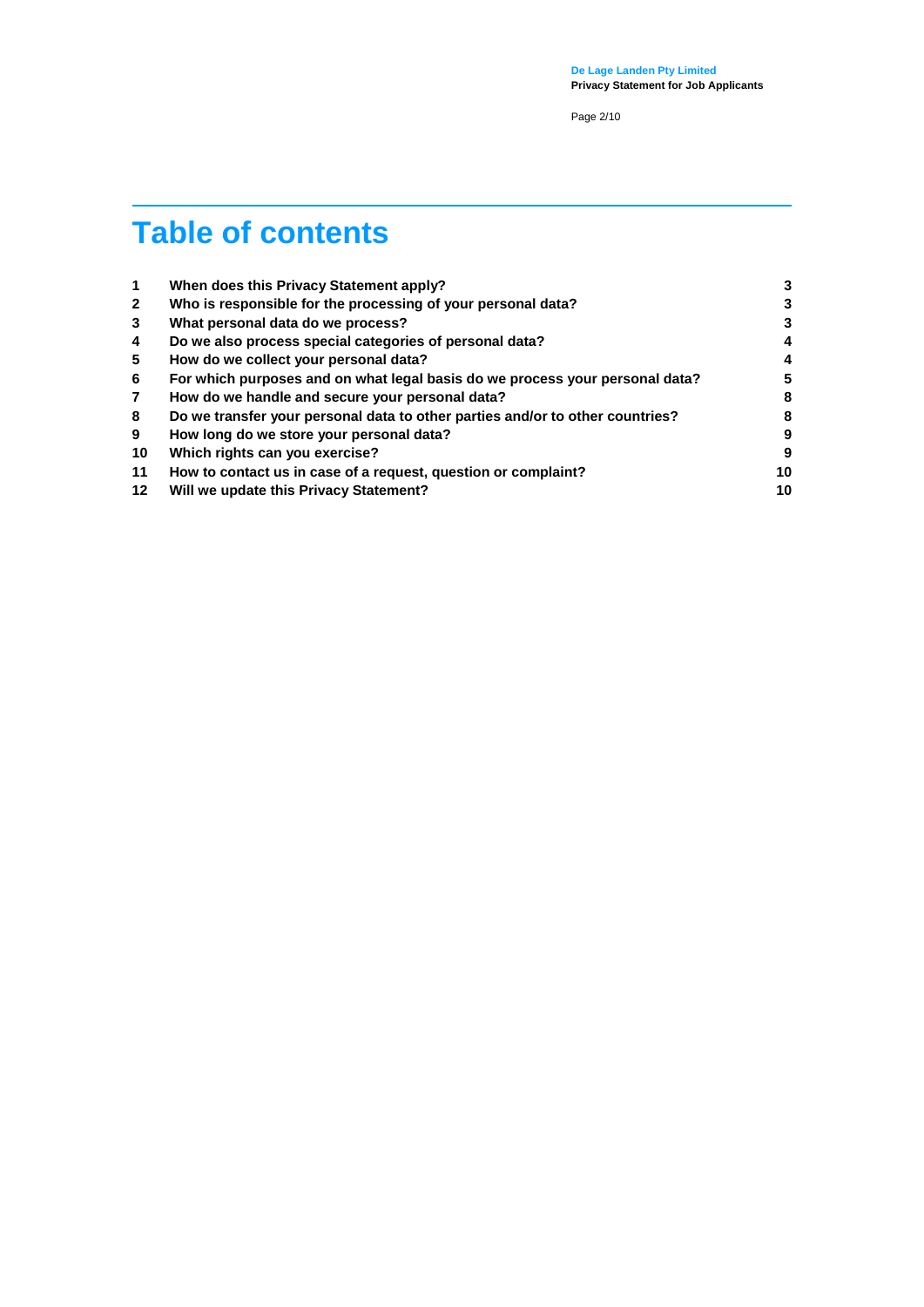Page 3/10

## **1 When does this Privacy Statement apply?**

<span id="page-2-0"></span>This Privacy Statement is applicable to processing of personal data of any individual that applies for a job or position at De Lage Landen Pty Limited. These can be prospective employees, temporary staff, interns and other individuals applying for a position (also referred to as 'you' or 'your').

This Privacy Statement does not apply to our (former) employees, customers, vendors, dealers, suppliers and other individuals. For these groups we have separate Privacy Statements in place.

## <span id="page-2-1"></span>**2 Who is responsible for the processing of your personal data?**

De Lage Landen Pty Limited ('DLL', 'we' or 'us') processes your personal data in accordance with applicable privacy and data protection laws and as stipulated in this Privacy Statement (also further referred to as 'Statement'). With this Statement we want to inform you in a transparent manner on the most important standard activities and legal bases on which we process your personal data.

Contact details:

De Lage Landen Pty Limited Address: Level 20, 201 Kent Street Sydney NSW 2000 Postal address: GPO Box 1540 Sydney NSW 2001 Telephone: 1800 259 640 ABN:20 101 692 040

We are a wholly owned subsidiary of De Lage Landen International B.V., which is a wholly owned subsidiary of Coöperatieve Rabobank U.A. ('Rabobank' and together with its subsidiaries, the ('Group'). Data may be shared within Rabobank Group to the extent that is permitted by law. When sharing data within Rabobank Group, we comply with the rules that we have agreed within Rabobank Group, the [Rabobank Privacy Code,](https://www.rabobank.nl/images/privacy-code-nl_29958964.pdf) which serve as the Binding Corporate Rules of the Group.

Questions about this Statement or the processing of personal data in general can be directed to our local compliance officer at privacy-ANZ@dllgroup.com.

A DLL Group Data Protection Officer ("DLL Group DPO") has been appointed for De Lage Landen International B.V. and its subsidiaries. The DLL Group DPO can be contacted by email vi[a privacyoffice@dllgroup.com.](mailto:privacyoffice@dllgroup.com)

## **3 What personal data do we process?**

<span id="page-2-2"></span>'Personal data' means any information directly or indirectly relating to an individual or any information that can be used to identify an individual.

Personal data is 'processed' when any activity or set of activities is performed on the personal data. This includes the collection, storage, access, use, transfer, disclosure and removal of personal data.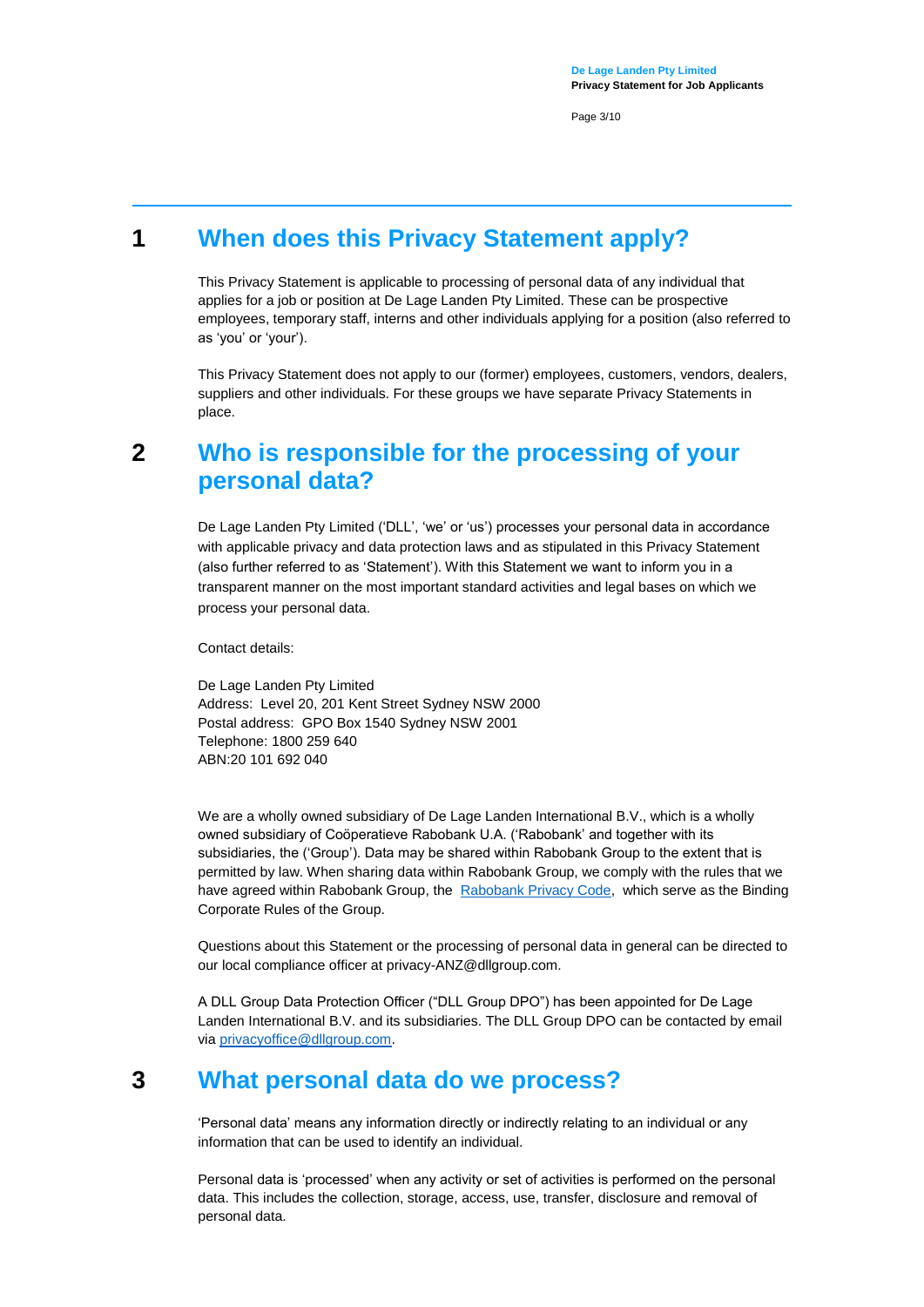Page 4/10

When you apply for a job or position at DLL, we process the following personal data:

- Your name, address and contact details, including e-mail address and (mobile) telephone number;
- Your gender, date and place of birth;
- Details of your competences, skills, experience and education e.g. your curriculum vitae (CV), employment history, educational details and qualifications, third-party references;
- Your preferences, e.g., areas of interest;
- Data generated by your participation in behavior/cognitive assessments. You will receive more information about the nature of such assessments before you participate in any of them;
- Information related to pre-employment screening on integrity and capability, depending on the position you are applying for;
- Your nationality and, if applicable, your entitlement to work in Australia;
- Your photograph and video recordings (Closed Circuit Television ('CCTV') footage) when you visit our office;
- Information on your social networking and instant messaging accounts (eg. LinkedIn);
- Through cookies, or similar technologies, we may collect, IP address, device type, browser type, language settings, the links you click while using our sites and services, dates and times of connecting a website and other technical communications information.

## <span id="page-3-0"></span>**4 Do we also process special categories of personal data?**

Special categories of personal data are considered to be more sensitive. This can be confidential information regarding, for example, a person's health condition, criminal record or data relating to ethnic or racial origin.

As part of the pre-employment screening process we also check whether you have any criminal history. We consult (directly or via third parties) financial industry incident databases and alert systems in which for example cases of fraud against financial institutions are registered. The purpose of these databases and systems is to protect the interests of financial institutions, our employees and customers. We only process personal data relating to a person's criminal background when assessing whether or not to hire that person.

## **5 How do we collect your personal data?**

<span id="page-3-1"></span>We collect your personal data in the following ways:

- when you visit our 'Working at DLL Group' website (for further details, see Cookie [Statement\)](https://www.dllgroup.com/en/cookie-statement);
- if you fill out the application form on our 'Working at DLL Group' website;
- if you send us an application via other means;
- if you choose to turn on the job alert-function on our 'Working at DLL Group' website;
- by searching suitable candidates by means of platforms such as CV databases and professional networking sites;
- via email or telephone;
- during interviews;
- through behavioral/cognitive assessments;
- by performing a pre-employment screening on integrity and capability;
- from third parties (e.g. via a reference from your previous employer or an external (recruitment) agency);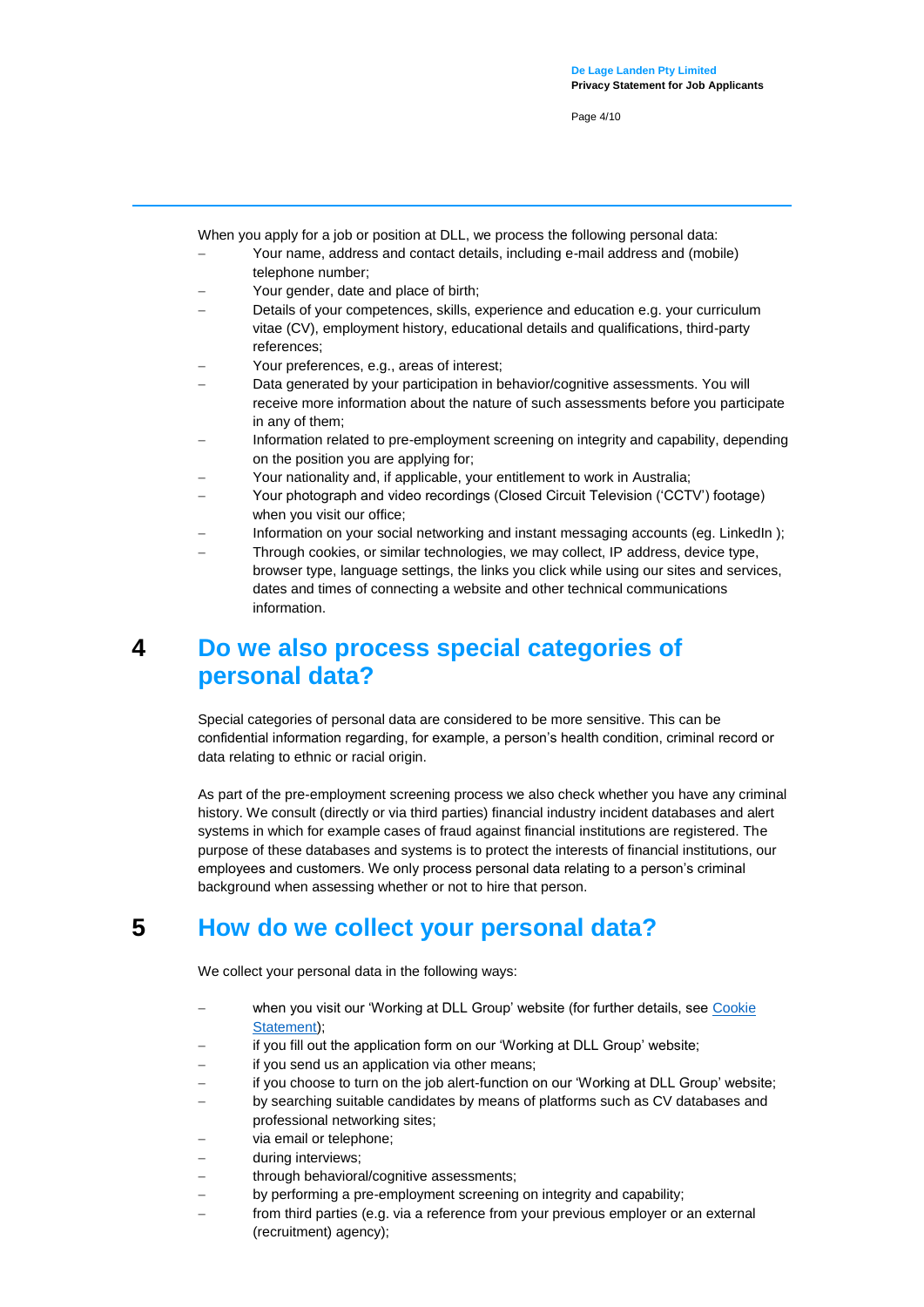Page 5/10

- from affiliates within the Rabobank Group (see Paragraph 8) and;
	- when you visit a DLL office e.g. for an interview via our visitor-registration and if in operation via CCTV.

## <span id="page-4-0"></span>**6 For which purposes and on what legal basis do we process your personal data?**

When you apply for a job or position at DLL, we will ask you to provide us with personal information about yourself so we can evaluate your job application. If this information is not provided, our ability to consider you as a suitable candidate is limited.

By law, every personal data processing activity must have a legal basis. This is a justifiable reason to process your personal data. For most processing activities through the job application process we rely on 'legitimate interest' as the legal basis. However, in some cases we are under a legal obligation to process your personal data.

Prior to the processing of personal data, we will define the purpose(s) of the processing and will not process personal data in a manner which is not compatible with those purposes. The table below shows the processing purposes, categories of personal data involved and on what legal basis we rely:

**Recruitment, selection, evaluation and appointment of job candidates (temporary and permanent) for the job you have applied for and for subsequent job opportunities.**

#### **Categories of personal data:**

- Contact information: for example, first and last name(s), address, email address, (mobile) phone number
- (Former) employment information: for example, job title, current employer, employment history, curriculum vitae (CV)
- Education information: for example, details of your professional and/or academic qualifications, which include diplomas, degrees, language skills etc.
- Financial information: for example, salary expectations (optional)
- Social networking and instant messaging accounts (eg. LinkedIn).

**Legal basis**: Legitimate interest. We have a legitimate interest to select and recruit the best suitable candidates for job opportunities within DLL and optimize the quality and diversity of our personnel.

#### **To send you personalized job-alerts.**

#### **Categories of personal data:**

Contact information: for example, first and last name(s), email address.

**Legal basis**: Legitimate interest. We have a legitimate interest to select and recruit the best suitable candidates for job opportunities within DLL and optimize the quality and diversity of our personnel.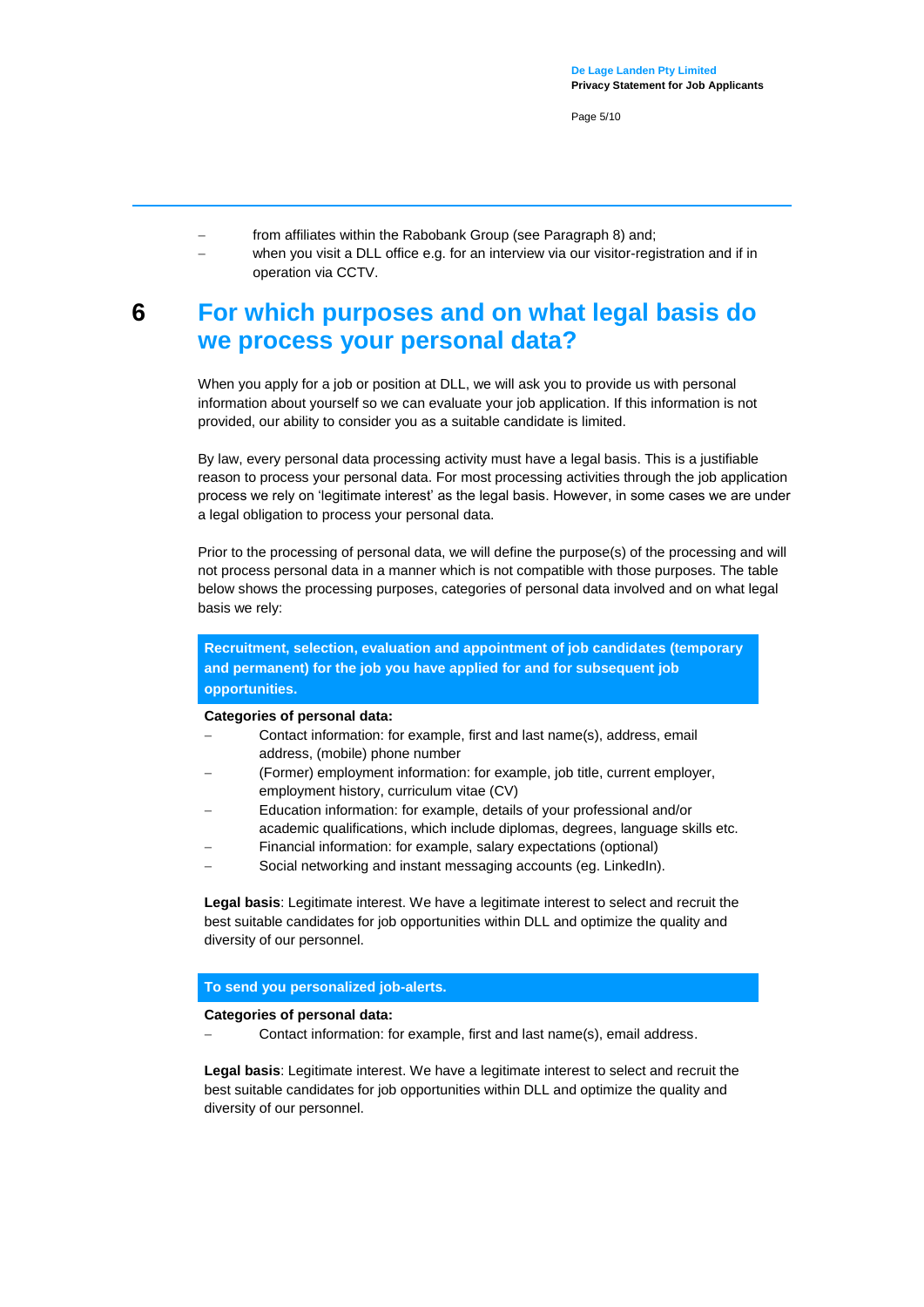Page 6/10

**To search for and approach suitable candidates on platforms such as CV databases and professional networking sites. The personal data we process in this respect is limited to the information you made available on these platforms and your personal settings.**

#### **Categories of personal data:**

- Contact information: for example, first and last name(s), email address
- (Former) employment information: for example, job title, current employer, employment history, curriculum vitae (CV)
- Education information: for example, details of your professional and/or academic qualifications, which include diplomas, degrees, language skills etc..

**Legal basis**: Legitimate interest. We have a legitimate interest to select and recruit the best suitable candidates for job opportunities within DLL and optimize the quality and diversity of our personnel.

**To perform pre-employment screening on integrity and capability. This screening may involve regulators for specific functions.**

#### **Categories of personal data:**

- Contact information: for example, first and last name(s), address, date of birth, country of birth
- Special category of personal data: Check whether you have a criminal history.

**Legal basis**: The processing is necessary for compliance with the *legal obligation* to guarantee the security and integrity of the financial sector. If your function invokes no legal obligation for screening, we have a *legitimate interest* to ensure we hire personnel that are trustworthy and have no criminal history.

#### **To perform behavior/cognitive assessments.**

#### **Categories of personal data:**

Contact information: for example, first and last name(s), e-mail address.

You will receive more information about the nature of such assessments before you participate in any of them.

**Legal basis**: Legitimate interest. We have a legitimate interest to assure that the capacity of applicants meets our requirements.

#### **To book accommodation and travel for out of town job applicants.**

#### **Categories of personal data:**

 Contact information: for example, first and last name(s), e-mail address, copy ID-card/passport.

**Legal basis**: Legitimate interest. We have a legitimate interest to accommodate the selection and recruitment of personnel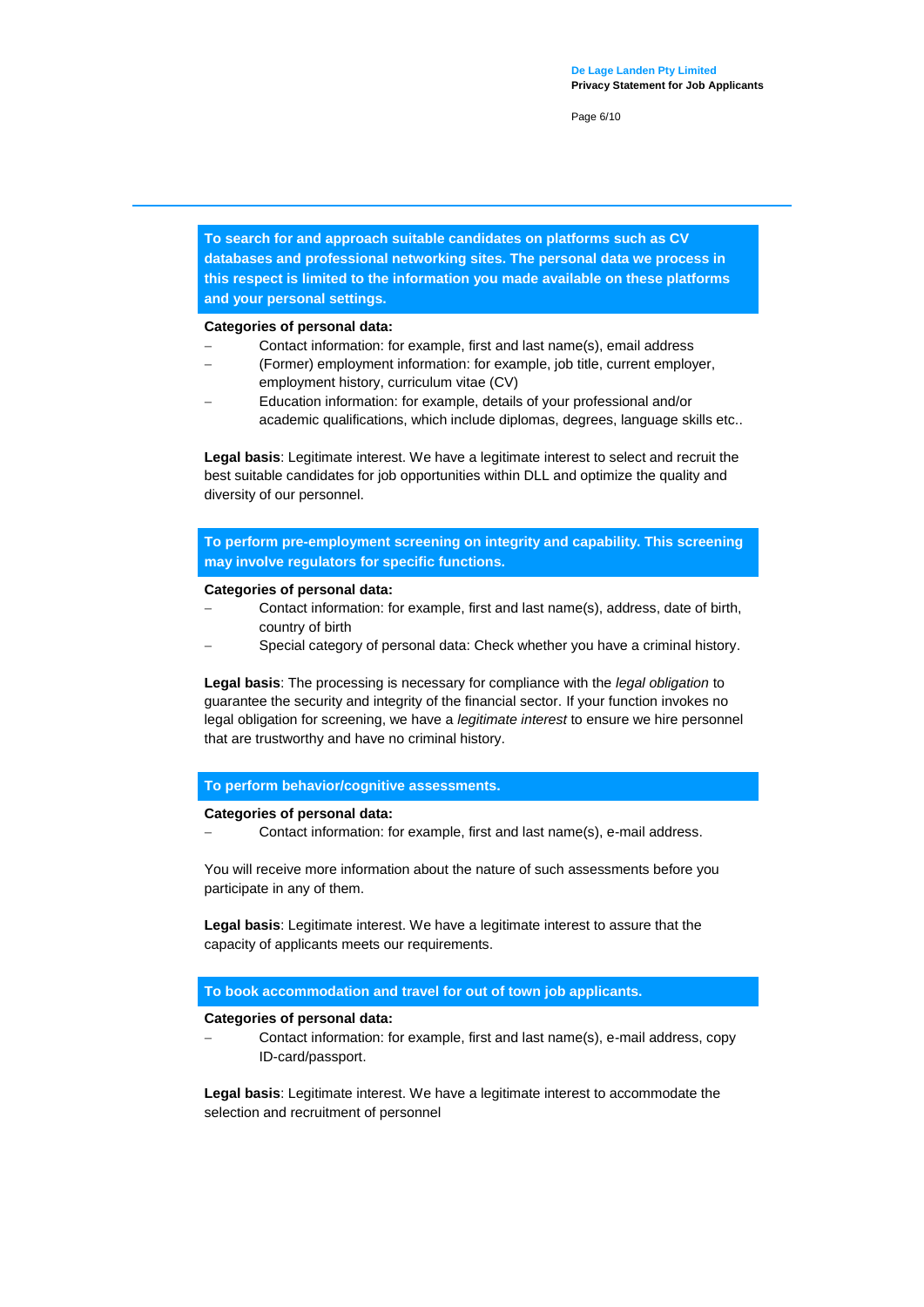Page 7/10

#### **To enter into and process an (employment) contract with you.**

#### **Categories of personal data:**

 Contact information: for example, first and last name(s), address, Copy IDcard/passport.

**Legal basis**: Entering into, performing and managing a contract.

#### **To perform surveys.**

#### **Categories of personal data:**

Contact information: for example, first and last name(s), e-mail address.

**Legal basis**: Legitimate interest. We have a legitimate interest to acquire information in order to improve our job application process and our approach to applicants.

**To protect the physical security of our business, premises and assets we have CCTV in operation at our offices (when you visit one of our offices for a job interview).** 

#### **Categories of personal data:**

Footage or images.

**Legal basis**: Legitimate interest. We have a legitimate interest to protect the security of our assets and members that are present in our offices as well as the general security of our office.

**To register visitors when they arrive at our office (when you visit one of our offices for a job interview).**

#### **Categories of personal data:**

First and last name(s).

**Legal basis**: Legitimate interest. We have a legitimate interest to have adequate monitoring of all people that are present in our building to safeguard safety and security of our offices, as well as yours.

#### **To analyze visits to our website with the aim of improving our website.**

#### **Categories of personal data:**

 Device type, operating system, browser type, browser settings, IP address, language settings, dates and times of connecting a website and other technical communications information.

#### **Legal basis**:

- We have a *legitimate interest* to develop and improve our website on an ongoing basis.
- Where needed, we will obtain your *consent* (e.g. for profiling for job searches).

Where we indicated we have a legitimate interest for processing, we take into regard that our legitimate interest does not override your fundamental rights and freedoms.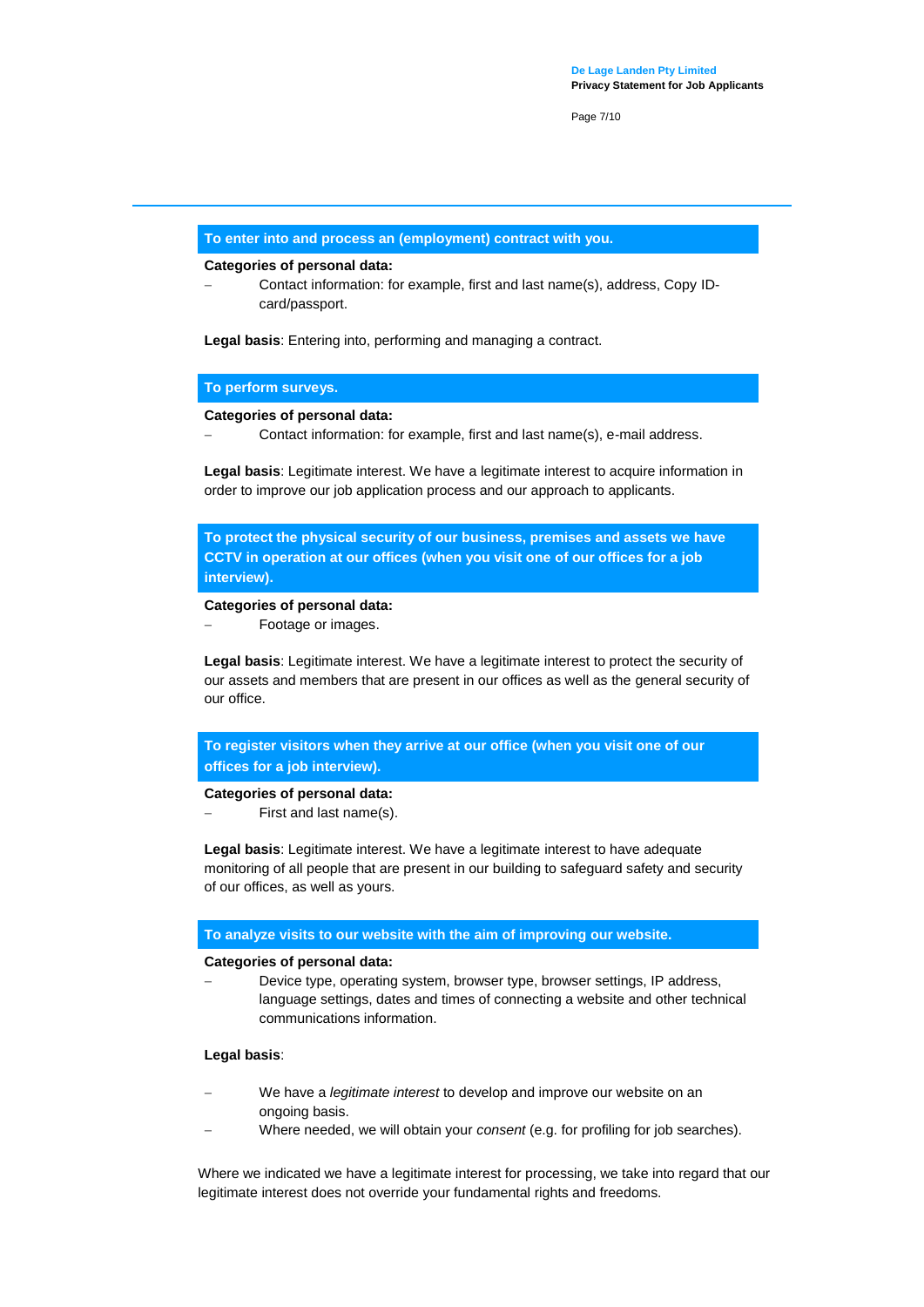Page 8/10

Once you have acquired a position at DLL, the collected personal data will be processed by our Human Resources department in the personnel file, in accordance with our Privacy Statement for Members.

## <span id="page-7-0"></span>**7 How do we handle and secure your personal data?**

Only personnel who require access for the purpose of considering your job application at DLL will process your personal data. All our personnel are bound by a duty of confidentiality.

We are committed to keep your personal data secure. To prevent unauthorized access or disclosure, we have taken technical, physical and organizational measures to safeguard and secure your personal data. These security measures are aimed at preventing your personal data from being used illegitimately or fraudulently. In particular, we use security measures to ensure the confidentiality, integrity, and availability of your data as well as the resilience of the systems and services that process them and the ability to restore data in the event of a data breach. Where possible, we aim to secure your personal data using pseudonymization or encryption measures. In addition, we test, verify and regularly evaluate the effectiveness of our technical and organizational measures in order to ensure continuous improvement in the security of processing personal data.

Generally, we will process your personal data for the purposes for which these were originally collected. Personal data may also be processed for a legitimate business purpose different from the original purpose (secondary purpose), but only if the secondary purpose corresponds to the original purpose. For example, you apply for a position that in the end does not suit you, but when we think you are suitable for another/similar position, we might include you in the procedure for the other/similar position.

## <span id="page-7-1"></span>**8 Do we transfer your personal data to other parties and/or to other countries?**

#### **a. Within the Group**

We are a wholly owned subsidiary of De Lage Landen International B.V., who is a wholly owned subsidiary of Coöperatieve Rabobank U.A. ('Rabobank' and together with its subsidiaries, the ('Group').

Your personal data may be shared within the Group for legitimate purposes, when those entities comply with the rules of Rabobank described in the Rabobank Privacy Code for Employee Data. This Rabobank Privacy Code describes the requirements that all Group entities worldwide must meet and guarantee an appropriate level of protection of personal data and serve as the Binding Corporate Rules of the Group.

For instance, the Global Talent Acquisition Team of De Lage Landen International B.V. has access to personal data of job applicants worldwide.

#### **b. Outside the Group**

If we are legally obliged to do so, we transfer your personal data to third parties. For example, to supervisory authorities.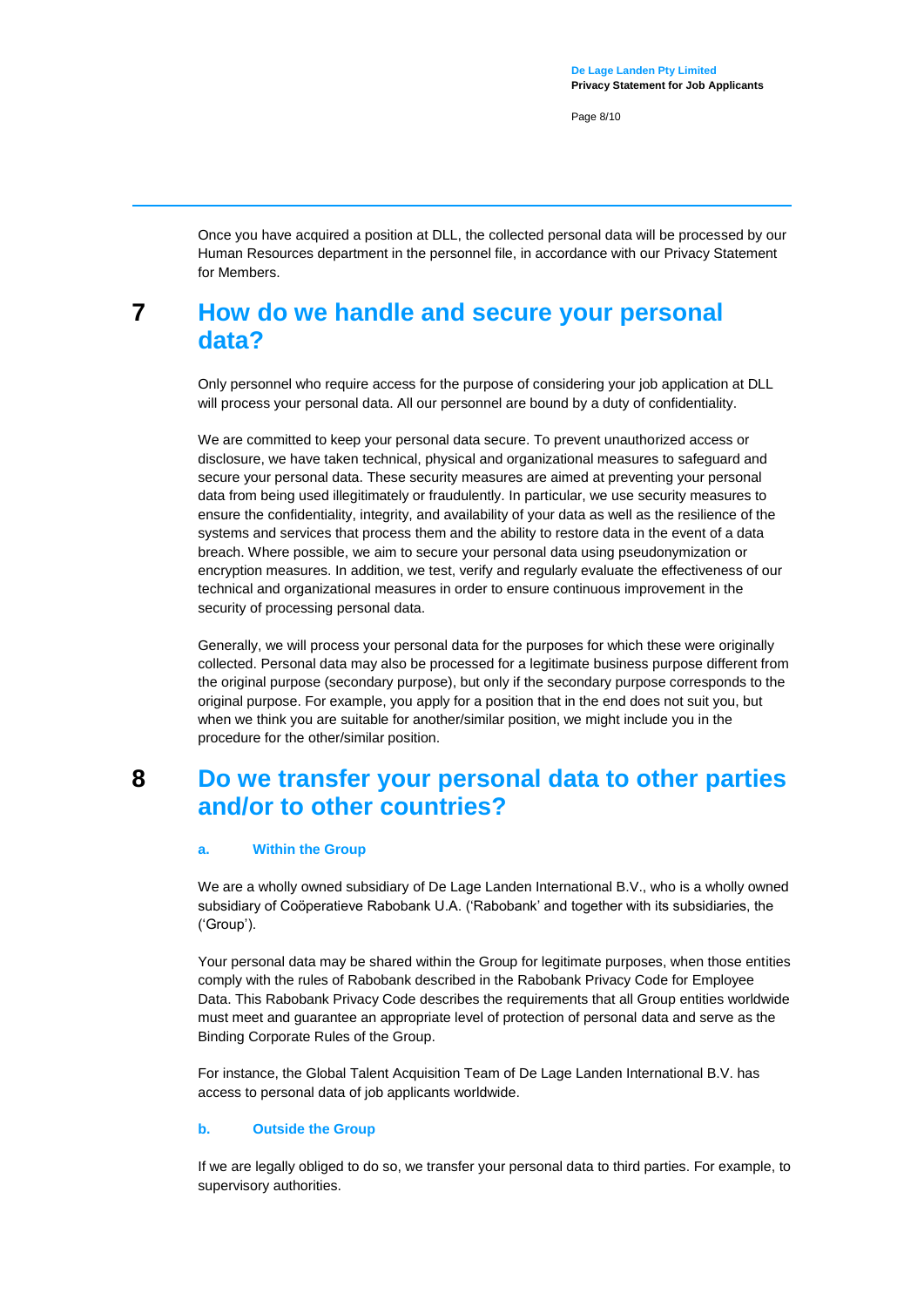Page 9/10

We also engage third parties for processing personal data on our instructions in connection with the purpose for which we collected your personal data. For example, we involve third parties to perform the behavioral/cognitive assessment and pre-employment screening. Such third parties may be located overseas.

The third parties that support us in providing our recruitment services or store personal data for us must first be deemed sufficiently reliable from a privacy and data protection perspective. We only engage third parties if this fits the purposes for which we process your personal data. In addition, these third parties can only be involved if they enter into proper contracts with us, have implemented appropriate security measures and guarantee that your personal data will remain confidential.

## **9 How long do we store your personal data?**

<span id="page-8-0"></span>We do not store your personal data longer than we need to for the purposes for which we have collected it. In addition, we take applicable law and regulations into account when your personal data is stored which means that we can use different storage periods. For example, if the supervisory authority requires us to store certain personal data longer or if you have filed a complaint that makes it necessary to keep the underlying personal data for a longer period.

We will delete personal data at an earlier time if you request us to delete your personal data, unless another law prevails. In certain cases, we may use different retention periods. For example, if a supervisory authority requires us to store certain personal data longer, if you have filed a complaint that makes it necessary to keep the underlying personal data for a longer period, or in specific cases for archiving, legal proceedings, or for historical, scientific research or statistical purposes.

### **10 Which rights can you exercise?**

#### <span id="page-8-1"></span>**a. Right to access and rectification**

You can ask us to access your personal data processed by us. Should you believe that your personal data is incorrect or incomplete, you can ask us to rectify or supplement your personal data.

#### **b. Right to erasure (right to be forgotten)**

You can ask us to erase your personal data as processed by us. If we do not have any legal obligations or legitimate business reasons to retain your personal data, we will execute your request.

#### **c. Right to restrict personal data**

You can ask us to limit the personal data processed by us. We may refuse a restriction request if we have a lawful reason to continue the processing of the personal data (e.g. the exercise of a contract, a legal archiving duty, or the establishment, exercise or defense of legal claims).

#### **d. Right to data portability**

You have the right to ask us to receive the personal data that you provided to us in a structured and machine readable format or to transfer your personal data to a third party. Transfer of personal data directly to a third party can only be done if it is technically possible.

#### **e. Right to object**

You have the right to object if we process your personal data. If you object to processing, we will determine whether your personal data can indeed no longer be used for those purposes.